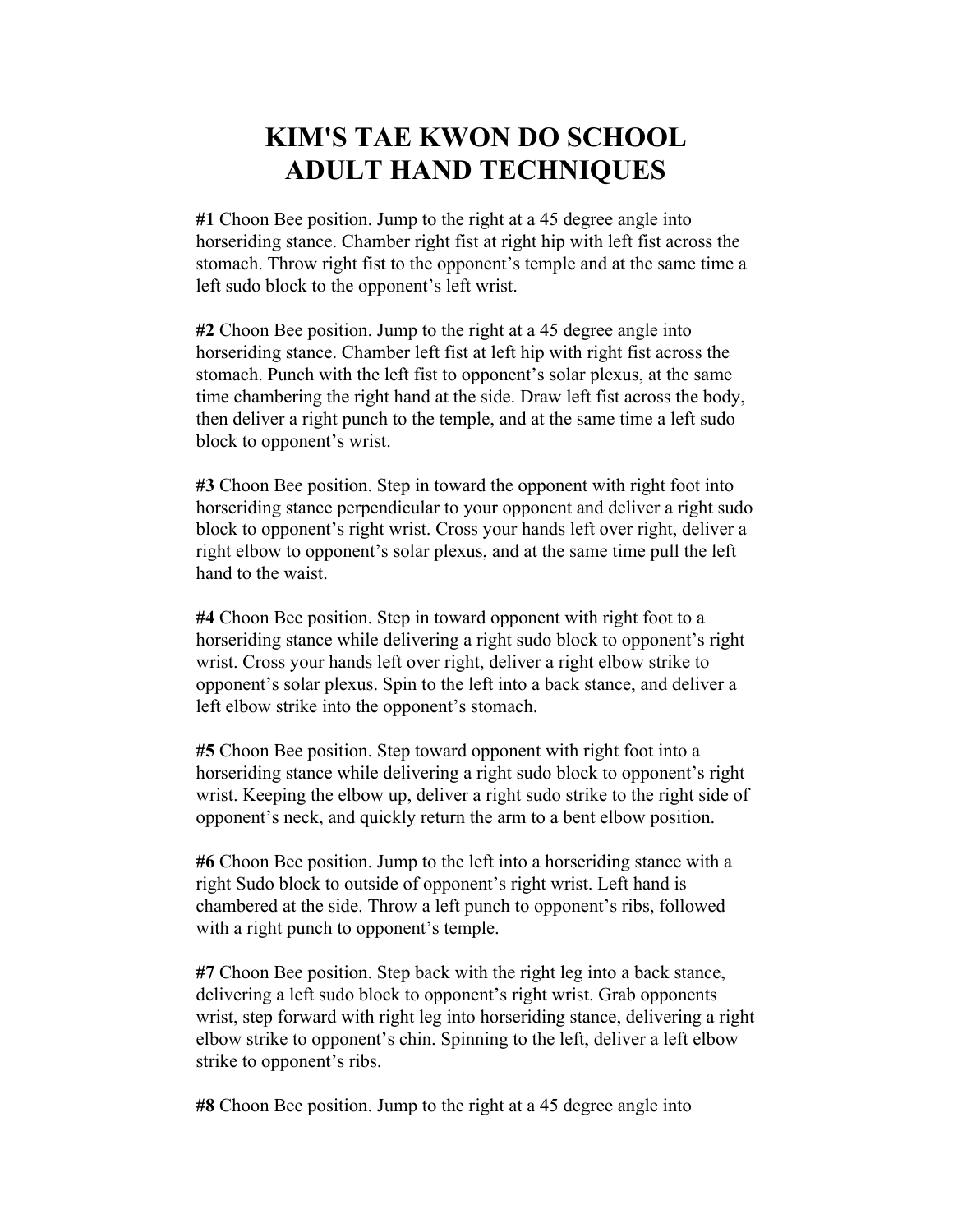horseriding stance. right hand is at the waist, and left hand is across the stomach. Deliver a left sudo block to opponent's wrist, and at the same time deliver a right sudo strike to opponent's temple.

**#9** Choon Bee position. Step with the right foot into a horseriding stance, delivering a right sudo block to opponent's wrist. Cross the hands, left over right, and deliver a right elbow strike to opponent's solar plexus, followed with a right hammer fist to opponent's groin, then a right back fist to opponent's face.

**#10** Choon Bee position. Step back with the left foot into back stance, delivering a right sudo block to outside of opponent's right wrist. Grab wrist, and step forward with the left foot into a horseriding stance inside of opponent's right leg. With the left hand push opponent's right elbow down and forward and at the same time pull the opponent's right wrist behind their back. Bend opponent down over your left thigh and suddenly kick your leg back, knocking opponent's right leg off the ground, and the opponent to the ground

**#11** Choon Bee position. Step back with the right leg into a back stance, delivering a left sudo block to opponent's wrist. Step in with left foot to a front stance, sliding left arm down opponent's right arm, and grab opponent's shoulders with both hands. Pull opponents upper body forward and down, bringing your right knee up and into opponent's chest.

**#12** Choon Bee position. Step back into a right back stance; deliver a left sudo block to opponent's right wrist. Slide left foot forward into front stance, sliding left arm down opponent's right arm. Grab the back of the head with both hands. Pull opponent's head forward and down while bringing the right knee up and into opponents face.

**#13** Choon Bee position. Step in with right foot to a horseriding stance, delivering a right sudo block to opponent's right wrist. Slide right arm down opponent's right arm, delivering a right sudo strike to opponent's neck. Spin to the left, and deliver a left sudo strike to the other side of opponent's neck.

**#14** Choon Bee position. Jump to the left at a 45 degree angle into a horseriding stance. Deliver a right sudo block to the outside of opponent's right wrist. Slide the right hand down opponent's arm and grab the shoulder. Deliver a right side kick to opponent's knee, and at the same time pull opponent's shoulder back.

**#15** Choon Bee position. Jump to the left at a 45 degree angle into a horseriding stance. Deliver a right sudo block to the outside of opponent's